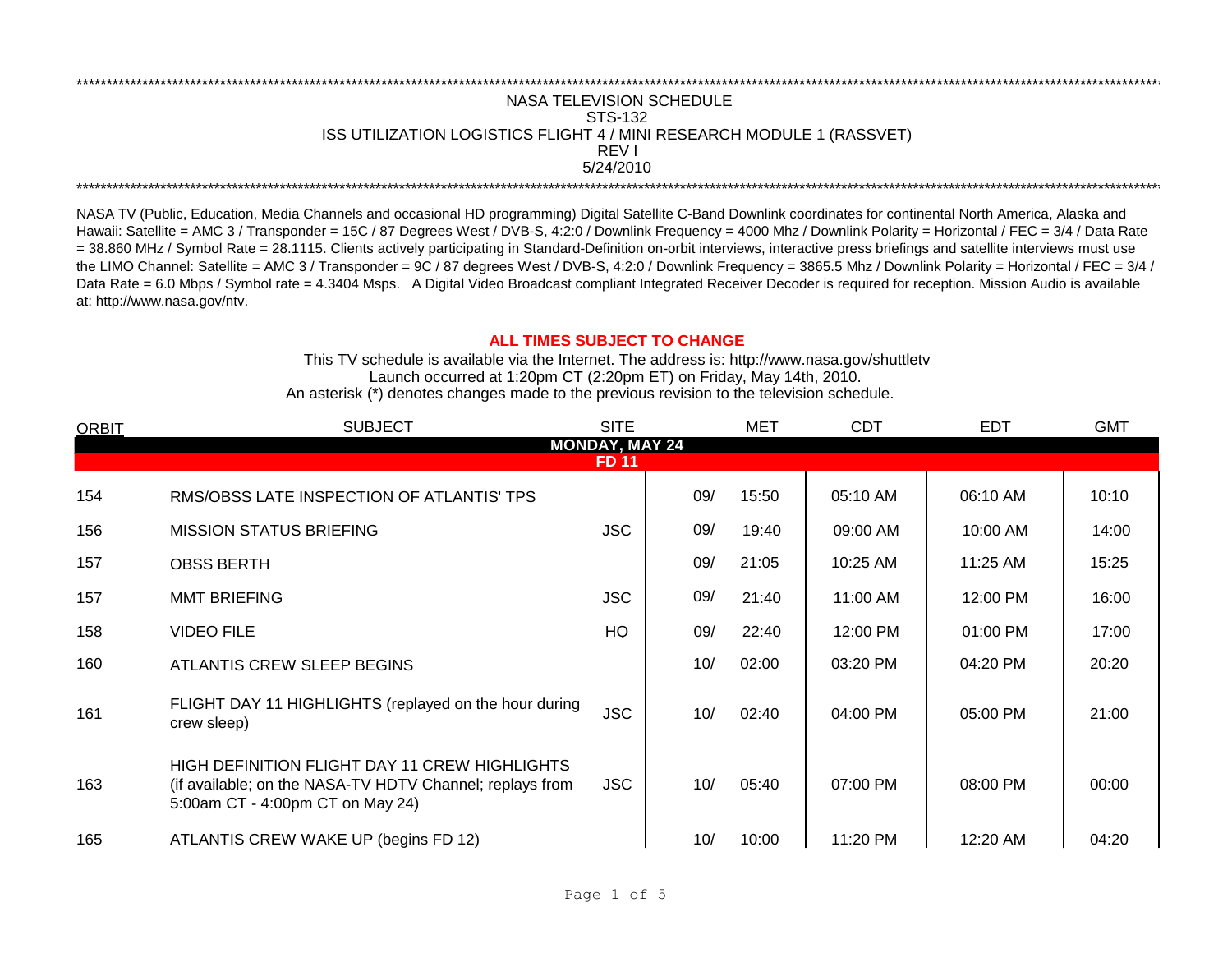| <b>ORBIT</b>                          | <b>SUBJECT</b>                                                                                                                                                                                | <b>SITE</b> |     | <b>MET</b> | <b>CDT</b> | <b>EDT</b> | <b>GMT</b> |  |  |
|---------------------------------------|-----------------------------------------------------------------------------------------------------------------------------------------------------------------------------------------------|-------------|-----|------------|------------|------------|------------|--|--|
| <b>TUESDAY, MAY 25</b><br><b>FD12</b> |                                                                                                                                                                                               |             |     |            |            |            |            |  |  |
| 168                                   | <b>FCS CHECKOUT</b>                                                                                                                                                                           |             | 10/ | 13:20      | 02:40 AM   | 03:40 AM   | 07:40      |  |  |
| 168                                   | <b>CABIN STOWAGE BEGINS</b>                                                                                                                                                                   |             | 10/ | 13:40      | 03:00 AM   | 04:00 AM   | 08:00      |  |  |
| 168                                   | <b>RCS HOT-FIRE TEST</b>                                                                                                                                                                      |             | 10/ | 14:30      | 03:50 AM   | 04:50 AM   | 08:50      |  |  |
| 170                                   | THE COLBERT REPORT / ABC RADIO NETWORK /<br><b>WEWS-TV INTERVIEWS</b>                                                                                                                         | <b>TDRE</b> | 10/ | 17:50      | 07:10 AM   | 08:10 AM   | 12:10      |  |  |
| 172                                   | <b>MISSION STATUS BRIEFING</b>                                                                                                                                                                | <b>JSC</b>  | 10/ | 19:40      | 09:00 AM   | 10:00 AM   | 14:00      |  |  |
| 173                                   | NASA CHIEF TECHNOLOGIST BOBBY BRAUN ALL-<br>HANDS MEETING ON NASA'S NEW TECHNOLOGY<br>PROGRAM (NASA TV Public Channel #101 only; STS-132<br>mission coverage continues on Media Channel #103) | HQ          | 10/ | 21:40      | 11:00 AM   | 12:00 PM   | 16:00      |  |  |
| 174                                   | KU-BAND ANTENNA STOWAGE                                                                                                                                                                       |             | 10/ | 22:50      | 12:10 PM   | 01:10 PM   | 17:10      |  |  |
| 174                                   | STS-131 CREW PRESENTATION (NASA TV Public #101<br>& Education #102 Channels only through 2p.m. CT; STS-<br>132 mission coverage continues on Media Channel #103)                              | HQ          | 10/ | 23:40      | 01:00 PM   | 02:00 PM   | 18:00      |  |  |
| 175                                   | <b>VIDEO FILE</b>                                                                                                                                                                             | HQ          | 11/ | 00:40      | 02:00 PM   | 03:00 PM   | 19:00      |  |  |
| 176                                   | <b>ATLANTIS CREW SLEEP BEGINS</b>                                                                                                                                                             |             | 11/ | 02:00      | 03:20 PM   | 04:20 PM   | 20:20      |  |  |
| 176                                   | FLIGHT DAY 12 HIGHLIGHTS (replayed on the hour during<br>crew sleep)                                                                                                                          | <b>JSC</b>  | 11/ | 02:40      | 04:00 PM   | 05:00 PM   | 21:00      |  |  |
| 178                                   | HIGH DEFINITION FLIGHT DAY 12 CREW HIGHLIGHTS<br>(if available; on the NASA-TV HDTV Channel; replays from<br>5:00am CT - 4:00pm CT on May 25)                                                 | <b>JSC</b>  | 11/ | 05:40      | 07:00 PM   | 08:00 PM   | 00:00      |  |  |
| 181                                   | ATLANTIS CREW WAKE UP (begins FD 13)                                                                                                                                                          |             | 11/ | 10:00      | 11:20 PM   | 12:20 AM   | 04:20      |  |  |
|                                       |                                                                                                                                                                                               |             |     |            |            |            |            |  |  |
|                                       |                                                                                                                                                                                               |             |     |            |            |            |            |  |  |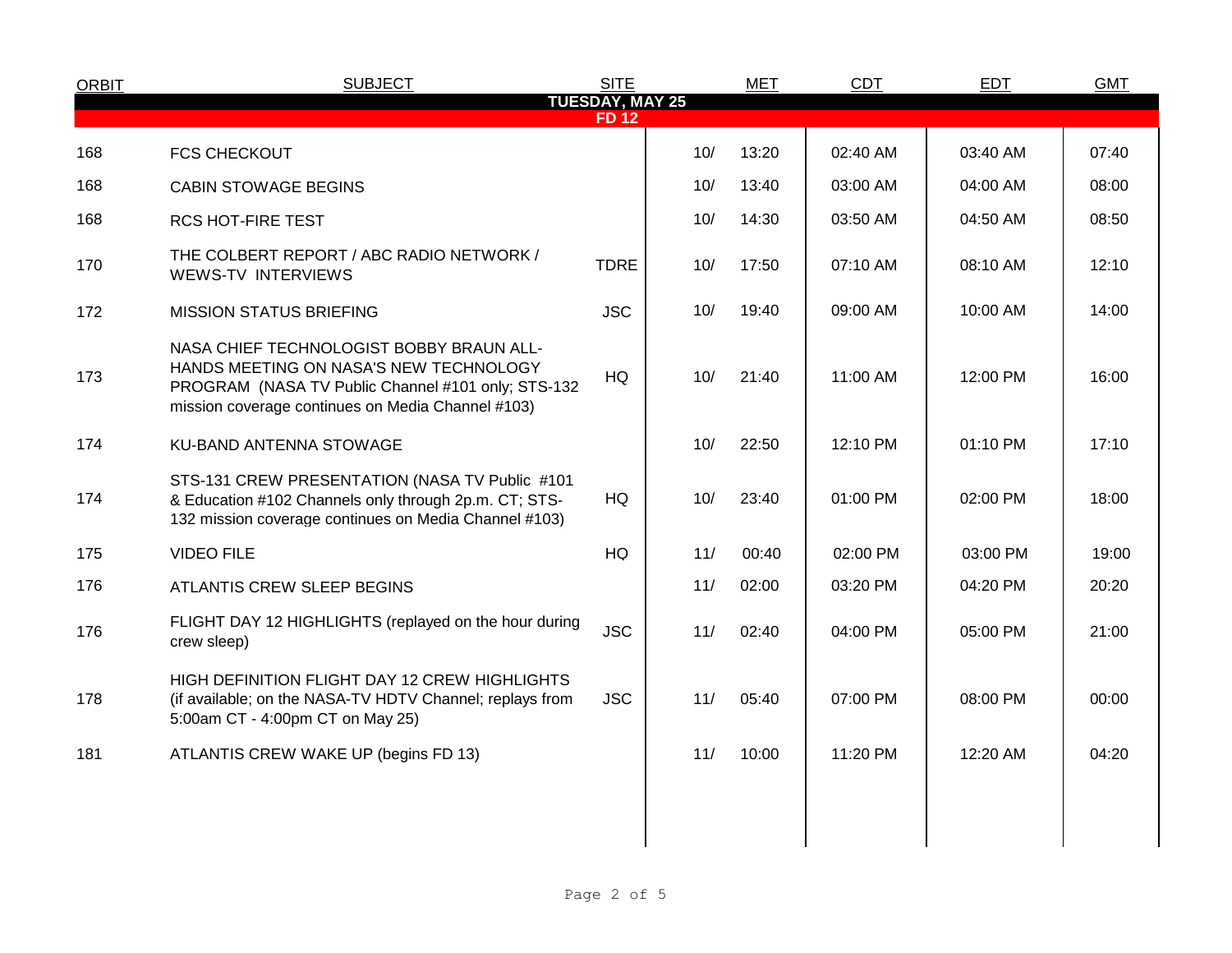| <b>ORBIT</b>                            |          | <b>SUBJECT</b>                                                                              | <b>SITE</b> |     | <b>MET</b> | CDT              | <b>EDT</b> | <b>GMT</b> |  |  |
|-----------------------------------------|----------|---------------------------------------------------------------------------------------------|-------------|-----|------------|------------------|------------|------------|--|--|
| <b>WEDNESDAY, MAY 26</b><br><b>FD13</b> |          |                                                                                             |             |     |            |                  |            |            |  |  |
| 183                                     |          | ATLANTIS DEORBIT PREPARATIONS BEGIN                                                         |             | 11/ | 13:20      | 02:40 AM         | 03:40 AM   | 07:40      |  |  |
| 184                                     | $^\star$ | PAYLOAD BAY DOOR CLOSING                                                                    |             | 11/ | 14:41      | 04:01 AM         | 05:01 AM   | 09:01      |  |  |
| 186                                     | $^\star$ | ATLANTIS DEORBIT BURN                                                                       |             | 11/ | 17:21      | 06:41 AM         | 07:41 AM   | 11:41      |  |  |
| 187                                     |          | MILA C-BAND RADAR ACQUISITION OF ATLANTIS                                                   |             | 11/ | 18:15      | 07:35 AM         | 08:35 AM   | 12:35      |  |  |
| 187                                     |          | <b>KSC LANDING</b>                                                                          | <b>KSC</b>  | 11/ | 18:28      | 07:48 AM         | 08:48 AM   | 12:48      |  |  |
|                                         |          | POST-LANDING NEWS CONFERENCE                                                                | <b>KSC</b>  |     |            | NET L+2 HRS.     |            |            |  |  |
|                                         |          | ENTRY FLIGHT CONTROL TEAM VIDEO REPLAY<br>(replayed after Post-Landing News Conference)     | <b>JSC</b>  |     |            | $\sim$ L+3 HRS.  |            |            |  |  |
|                                         |          | STS-132 MISSION HIGHLIGHTS VIDEO REPLAY<br>(replayed after Entry Flight Control Team Video) | <b>JSC</b>  |     |            | $~$ - L+3.5 HRS. |            |            |  |  |
|                                         |          | STS-132 CREW NEWS CONFERENCE (may be postponed<br>or cancelled)                             | <b>KSC</b>  |     |            | NET L+4.5 HRS.   |            |            |  |  |
|                                         |          |                                                                                             |             |     |            |                  |            |            |  |  |
|                                         |          |                                                                                             |             |     |            |                  |            |            |  |  |
|                                         |          |                                                                                             |             |     |            |                  |            |            |  |  |
|                                         |          |                                                                                             |             |     |            |                  |            |            |  |  |
|                                         |          |                                                                                             |             |     |            |                  |            |            |  |  |
|                                         |          |                                                                                             |             |     |            |                  |            |            |  |  |
|                                         |          |                                                                                             |             |     |            |                  |            |            |  |  |
|                                         |          |                                                                                             |             |     |            |                  |            |            |  |  |
|                                         |          |                                                                                             |             |     |            |                  |            |            |  |  |
|                                         |          |                                                                                             |             |     |            |                  |            |            |  |  |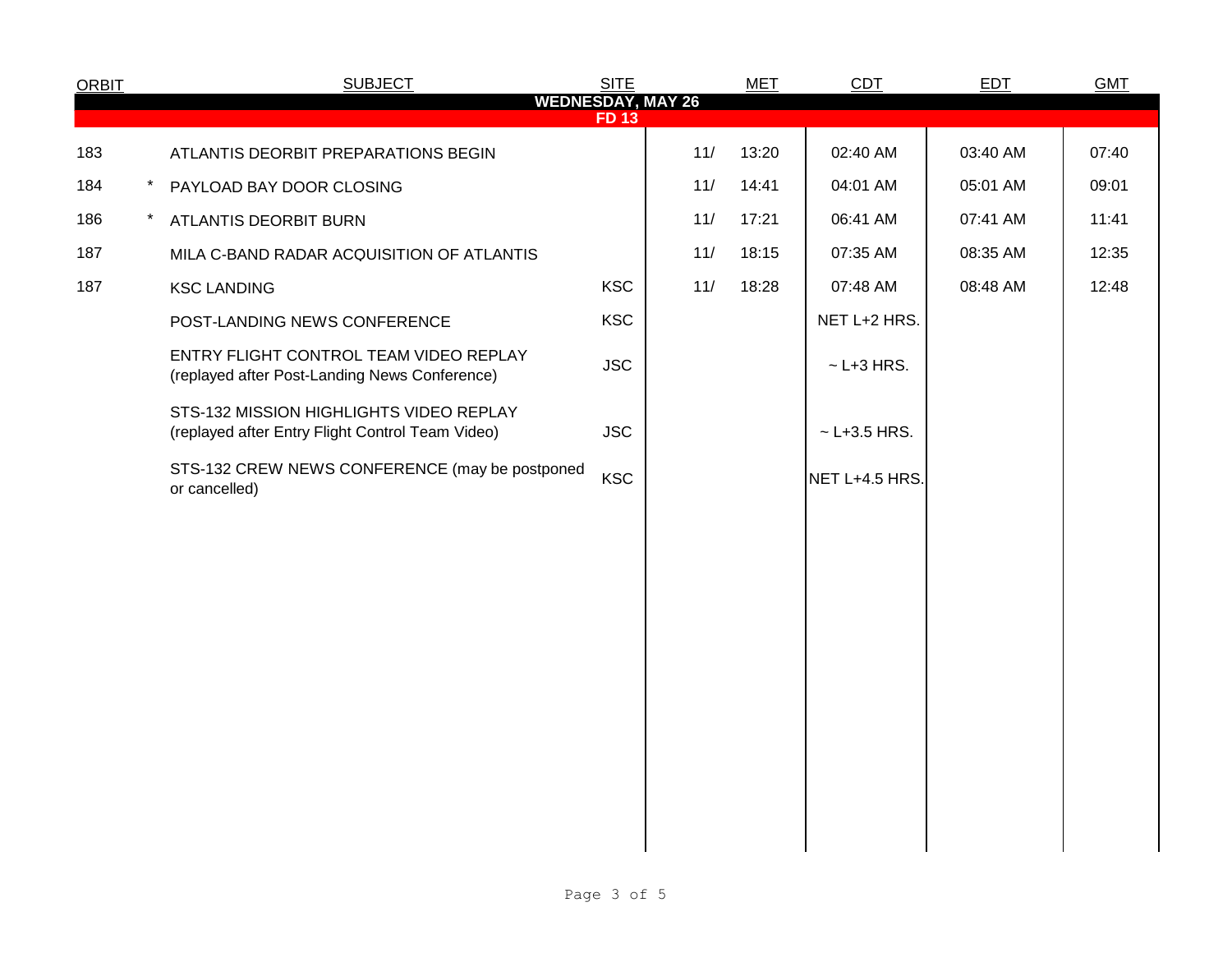| <b>ORBIT</b>               | <b>SUBJECT</b>                                                                                              | <b>SITE</b> | <b>MET</b> | <b>CDT</b> | <b>EDT</b> | <b>GMT</b> |  |  |
|----------------------------|-------------------------------------------------------------------------------------------------------------|-------------|------------|------------|------------|------------|--|--|
| <b>DEFINITION OF TERMS</b> |                                                                                                             |             |            |            |            |            |  |  |
| AMC:                       | <b>Americom Satellite</b>                                                                                   |             |            |            |            |            |  |  |
| CDT:                       | <b>Central Daylight Time</b>                                                                                |             |            |            |            |            |  |  |
| Destiny:                   | U.S. Laboratory on ISS                                                                                      |             |            |            |            |            |  |  |
| EMU:                       | <b>Extravehicular Mobility Unit</b>                                                                         |             |            |            |            |            |  |  |
| <b>EOTP</b>                | <b>Enhanced ORU Temporary Platform</b>                                                                      |             |            |            |            |            |  |  |
| EST:                       | Eastern Daylight Time                                                                                       |             |            |            |            |            |  |  |
| EVA:                       | <b>Extravehicular Activity</b>                                                                              |             |            |            |            |            |  |  |
| FCS:                       | <b>Flight Control System</b>                                                                                |             |            |            |            |            |  |  |
| FD:                        | <b>Flight Day</b>                                                                                           |             |            |            |            |            |  |  |
| GMT:                       | <b>Greenwich Mean Time</b>                                                                                  |             |            |            |            |            |  |  |
| HARMONY:                   | Node 2                                                                                                      |             |            |            |            |            |  |  |
| HD:                        | <b>High Definition Television</b>                                                                           |             |            |            |            |            |  |  |
| HQ:                        | <b>NASA Headquarters</b>                                                                                    |             |            |            |            |            |  |  |
| ISS:                       | <b>International Space Station</b>                                                                          |             |            |            |            |            |  |  |
| JPL:                       | Jet Propulsion Laboratory, Pasadena, CA                                                                     |             |            |            |            |            |  |  |
| JSC:                       | Johnson Space Center                                                                                        |             |            |            |            |            |  |  |
| Kibo:                      | Japanese Pressurized Module                                                                                 |             |            |            |            |            |  |  |
| KSC:                       | Kennedy Space Center                                                                                        |             |            |            |            |            |  |  |
| L.                         | Launch or Landing time                                                                                      |             |            |            |            |            |  |  |
| LDRI:                      | Laser Dynamic Range Imager                                                                                  |             |            |            |            |            |  |  |
| LIMO:                      | Live Interview Media Outlet channel                                                                         |             |            |            |            |            |  |  |
| MECO:                      | Main Engine Cut-Off                                                                                         |             |            |            |            |            |  |  |
| MET:                       | Mission Elapsed Time, which begins at the moment of launch and is read: DAYS/HOURS:MINUTES. LAUNCH=00/00:00 |             |            |            |            |            |  |  |
| <b>MILA</b>                | Merritt Island, Florida Tracking Station                                                                    |             |            |            |            |            |  |  |
| MMT:                       | <b>Mission Management Team</b>                                                                              |             |            |            |            |            |  |  |
| MRM-1                      | Mini Research Module 1 (new docking port on ISS)                                                            |             |            |            |            |            |  |  |
| MS:                        | <b>Mission Specialist</b>                                                                                   |             |            |            |            |            |  |  |
| NET:                       | No Earlier Than                                                                                             |             |            |            |            |            |  |  |
| OBSS:                      | Orbiter Boom Sensor System                                                                                  |             |            |            |            |            |  |  |
| ODS:                       | <b>Orbiter Docking System</b>                                                                               |             |            |            |            |            |  |  |
| OMS:                       | <b>Orbital Maneuvering System</b>                                                                           |             |            |            |            |            |  |  |
| ORU:                       | <b>Orbital Replacement Unit</b>                                                                             |             |            |            |            |            |  |  |
| P6:                        | Port Six Truss Segment                                                                                      |             |            |            |            |            |  |  |
| PAO:                       | <b>Public Affairs office</b>                                                                                |             |            |            |            |            |  |  |
| PDGF:                      | Power Data Grapple Fixture                                                                                  |             |            |            |            |            |  |  |
| <b>PMA-3:</b>              | Pressurized Mating Adapter 3                                                                                |             |            |            |            |            |  |  |
| POA:                       | Payload ORU Accomodation                                                                                    |             |            |            |            |            |  |  |
| RCS:                       | <b>Reaction Control System</b>                                                                              |             |            |            |            |            |  |  |
| RPM:                       | Rendezvous Pitch Maneuver                                                                                   |             |            |            |            |            |  |  |
| SGANT:                     | Space-to-Ground Antenna                                                                                     |             |            |            |            |            |  |  |
| SRMS:                      | Shuttle Remote Manipulator System on Atlantis                                                               |             |            |            |            |            |  |  |
| <b>SSRMS:</b>              | Space Station Remote Manipulator System (Canadarm2 ISS Robotic Arm)                                         |             |            |            |            |            |  |  |